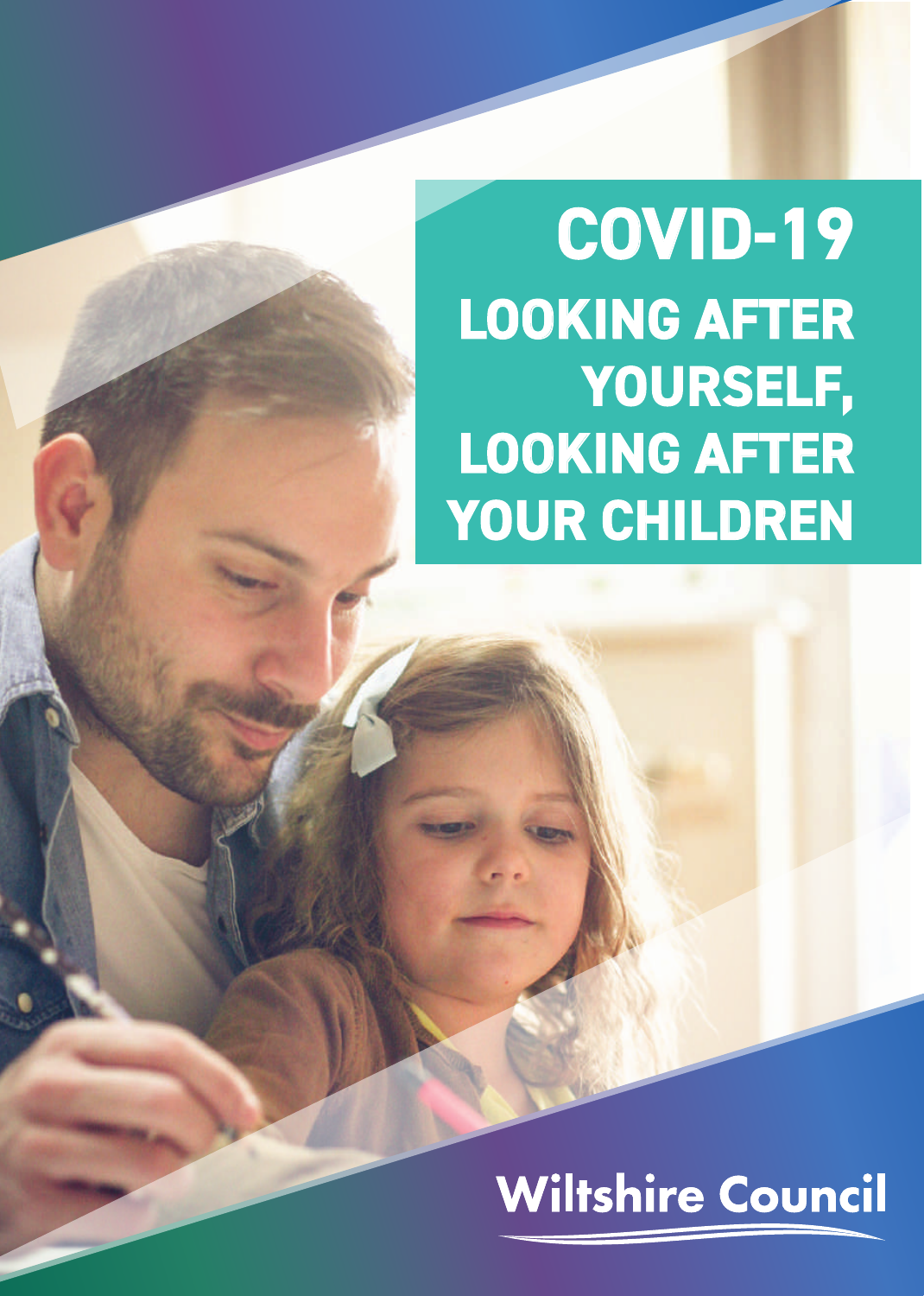

# LOOKING AFTER YOURSELF,<br>LOOKING AFTER YOUR CHILDREN

There is a lot of uncertainty around the current COVID-19 outbreak, particularly given that the situation is constantly developing and the information about the virus remains incomplete.

Understandably, this is causing a lot of worry and anxiety for people of all ages. Having children and young people at home, often when people are trying to work themselves, adds another layer of stress. It can also be a stressful time for children.

It is important to not only consider our physical health during such challenging times, but also to pay attention to our mental health so we are able to support ourselves and our children. It is normal to feel worried, stressed and anxious when we are faced with uncertain situations, but the sooner we acknowledge and learn to take care of our mental health, the healthier and better equipped we'll be to cope with the situation we're having to face.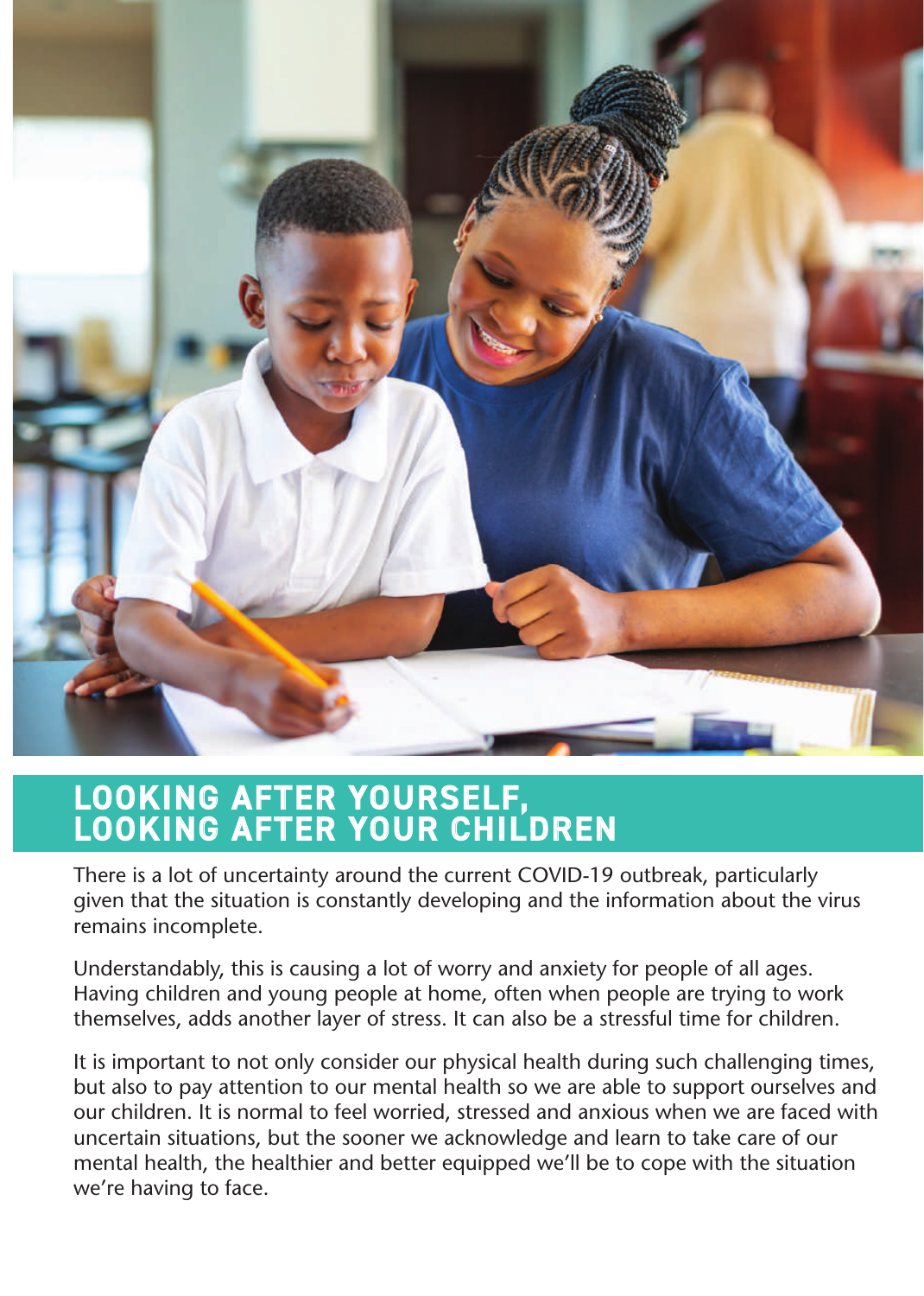## LOOKING AFTER YOURSELF

Taking care of our mental health and checking in on others is something that we can all do, and we need to remember that by looking after our own mental health, we'll be best placed to look after our children. Remember when they tell you on aeroplanes that you need to put on your own oxygen mask before helping others, it's like that.

In fact, having a calm adult around is important to support children to manage their own stress and doing this builds their resilience.

Time is precious, especially when looking after children. However, try to plan your days or weeks to include something from each of the '5 ways to wellbeing' (developed by NEF)

### **BE ACTIVE**

Try to make sure that you and your family get regular exercise every day. You Tube has lots of exercise videos for kids and adults. Get children involved in planning their own 'indoor den if you have one or in a place where there are few people. If you can't go out, open the PE'. If current government advice permits, try to get outside once a day either into your garwindows for some fresh air and take some time to look at the world outside.

### **TAKE NOTICE**

Take a break from the news and social media and concentrate on what's happening in the here and now in your family. Notice and appreciate the small things. Studies have shown that being aware of what is taking place in the present directly enhances your wellbeing.

There's lots of good mindfulness apps to try, but if that's not for you, just getting into something you enjoy e.g. cooking, drawing etc and really focussing on it can be just as good.

### **CONNECT**

Social connection is one of the most important ways that we can look after our mental wellbeing. Social distancing is going to make that trickier, but we're lucky enough to have technology to help us out. Think physical distancing, but social connections. Social media is great, but if you can, try to have phone calls or even video calls. Arrange to Facetime/Skype a friend for coffee, phone relatives more often than usual. Whilst it can be helpful to share worries, try to find other things to talk about too.

### **GIVE**

Research tells us that giving back to our community helps people to feel valuable and makes us happier. We might not be able to contribute to our community in our usual way, but many people will still be able to find ways to give back.

Lots of community groups are setting up schemes that aim to help vulnerable people at this difficult time. If you want to get involved, check out local social media for ideas.

Many of us will not be in a position to offer practical support. We can still offer mutual support to friends and family by checking in with them regularly.

### **KEEP LEARNING**

Learning a new skill or honing an existing one gives us a sense of purpose and achievement. Whilst we're busy learning, we're less likely to experience anxious thoughts and worries. Social-distancing will bring new challenges, but it will give many of us the time to start a new hobby or learn about an area that we've always been interested in.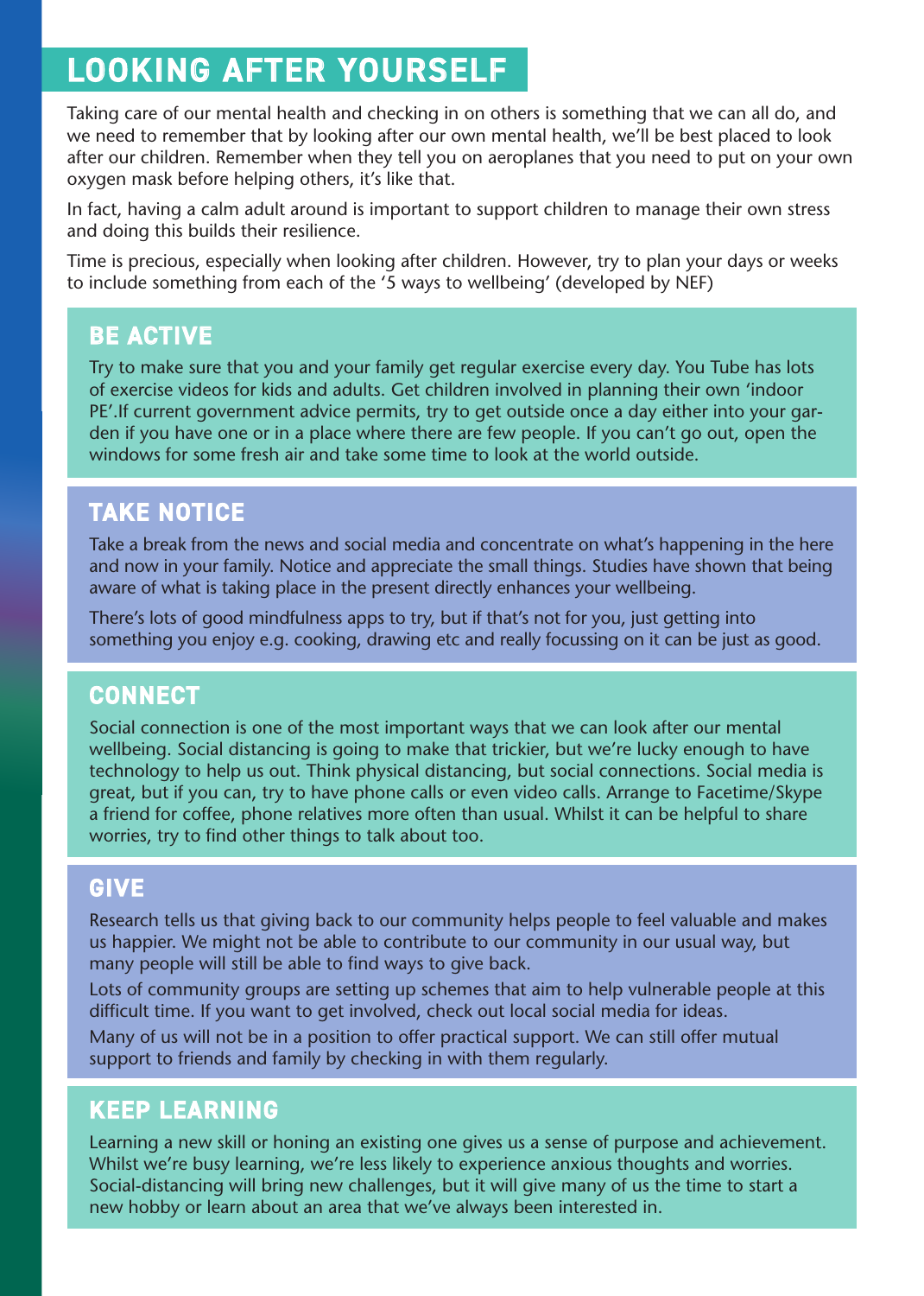## LOOKING AFTER YOUR CHILDREN

Children will respond to the current situation differently and it is helpful to notice this and respond in a supportive way, listening to their concerns. If stressed they may be more clingy, anxious, withdrawing, angry or agitated. They may need extra love and attention during this time and it's also important to give them opportunities to learn and play.

When at home for long periods of time as we are now, the following tips might be helpful:

Try and keep to a structure and routine that suits you. Keep bedtime and morning routines close to existing ones to promote a sense of normality that children will find reassuring. Encouraging them to get up and dressed during the week will help maintain some difference between weekdays and weekends.

Keep boundaries firm and make it clear that you expect the same standards of behaviour as usual. Boundaries show that adults are still in control and taking care of them, which helps children to feel safe. Remember it is quite normal for children to behave less well than usual at difficult times like this so, if you can, try and give them a bit of extra love and attention as well.

When children are not behaving how you would expect, it's useful to remember that for them to be able to listen to your quidance they need to be supported to become calm first. This is based on what we know about how the brain works. You will know best how to support your child to calm down. When they are calm, you can then reinforce boundaries and expectations.

Make sure they get some time to burn off energy every day. Younger children will enjoy assault courses, discos etc. Older children and teens might respond better to fitness videos.

term schools are likely to provide opportunities for online learning. In the short term, or as Expect children to do some learning every day that they would be in school. In the longerextra activities there are a wealth of helpful websites, many of which they will be able to access independently. Continuing with their learning helps promote a sense of normality and purpose as well as keeping them up to date for when they are back at school.

Find opportunities for them to interact with their friends remotely. For tweens and teens, contact with their peers is especially important. Technology provides lots of opportunities for older children to connect, chat and game together. But be wary of giving unsupervised access to platforms that you would not normally allow your child onto; the internet still poses the same risks as in normal times.

Balance screen time with other activities. Challenge children to learn new skills that don't involve screens e.g. tying shoe laces, juggling, baking. Older children might want to set their own goals.

Give children opportunities to have a say in what will be happening. They may have had a lot of their freedoms and choices removed for a while and may feel powerless or angry. Older children and teenagers will be more able to understand the risks in too much screen time, too little sleep, inactivity etc. They are more likely to 'buy in' to new rules and routines if they feel that they have a voice. Family meetings where children and adults problem-solve together can be helpful for this. (bristolchildparentsupport.co.uk/ready-family-meetings/)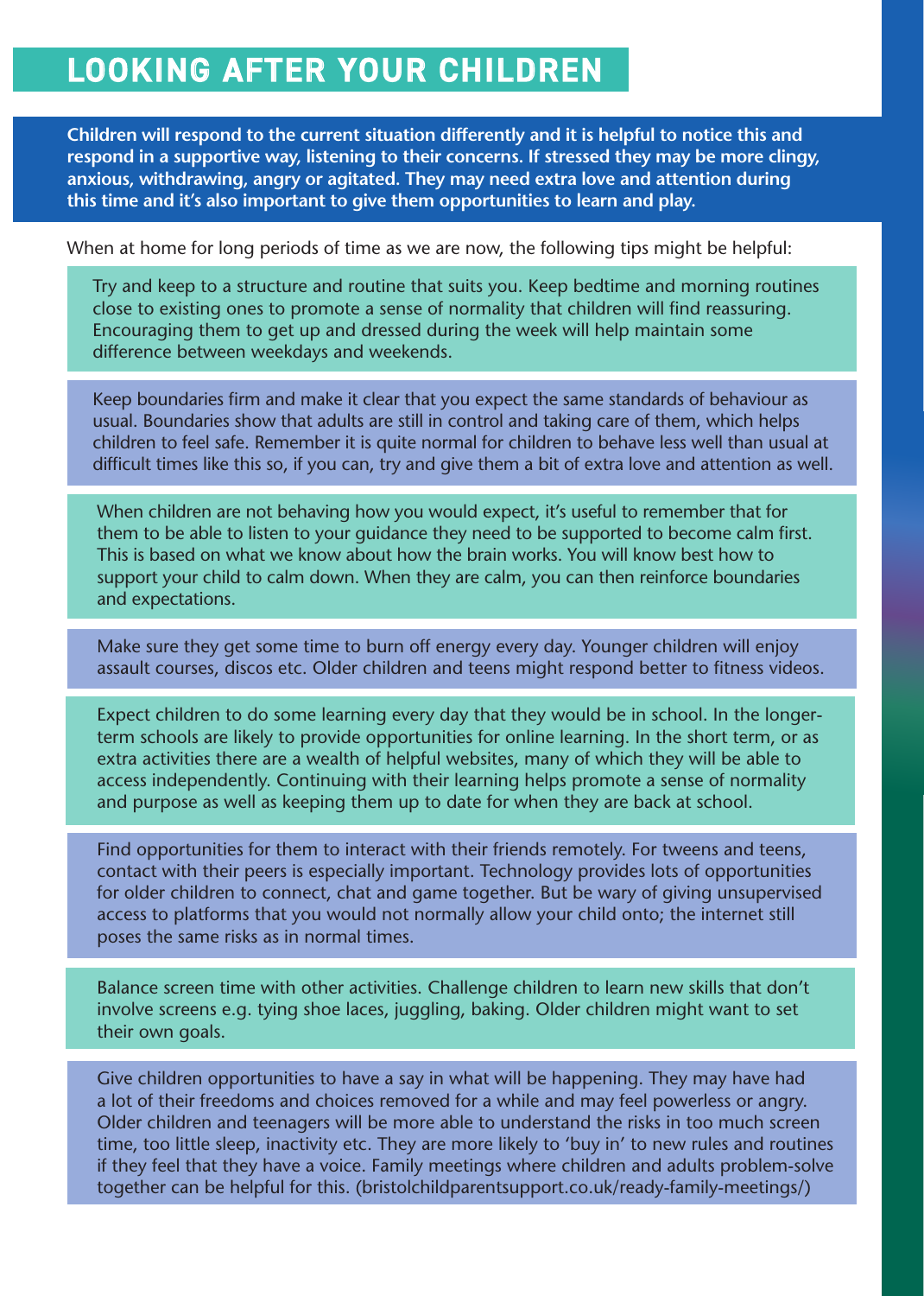There are some example timetables on the next page. These are just shared as a guide but may be helpful in terms of thinking about how to maintain some structure and routine throughout days at home. Remember to intersperse activities with breaks, and don't forget healthy snacks and drinks!

The last pages in this pack have links to websites with helpful ideas and activities covering a range of topics.

## **EXAMPLE TIMETABLE**

 $\sqrt{1}$ 

**CISALIA** 

 $1.11 - 1.7 - 1.$ 

 $\Rightarrow$ 

speeu

tries dock 0190 041

**OF SCIENCE** 

**CALIFIED** 

| Get ready for the day         | Have breakfast, have a wash,<br>get dressed                                                    |
|-------------------------------|------------------------------------------------------------------------------------------------|
| 9am Activity 1                | Online learning from school or a craft<br>activity (cutting and sticking, painting,<br>baking) |
| 10am Activity 2               | Online learning from school or some<br>writing or maths - write a story, count<br>coins        |
| 11am Get Active               | Play in the garden, do an exercise video                                                       |
| 12pm Lunchtime                |                                                                                                |
| 1pm Help about<br>the home    | Help tidy, hoover, wash up                                                                     |
| 2pm Quiet time                | Do something calm, like reading<br>or colouring                                                |
| <b>Activity 3</b><br>3pm      | Online learning from school or be<br>creative – make some music, design<br>an outfit           |
| 4pm<br>Have some<br>free time | Enjoy toys and tech                                                                            |
| 5pm Dinner time               | Help prepare dinner – help tidy up too!                                                        |
| <b>Family time</b><br>6pm     | Play a game, watch a movie, spend<br>time togther                                              |
| Get ready for bed             | Have a bath, get pyjamas on,<br>read a story                                                   |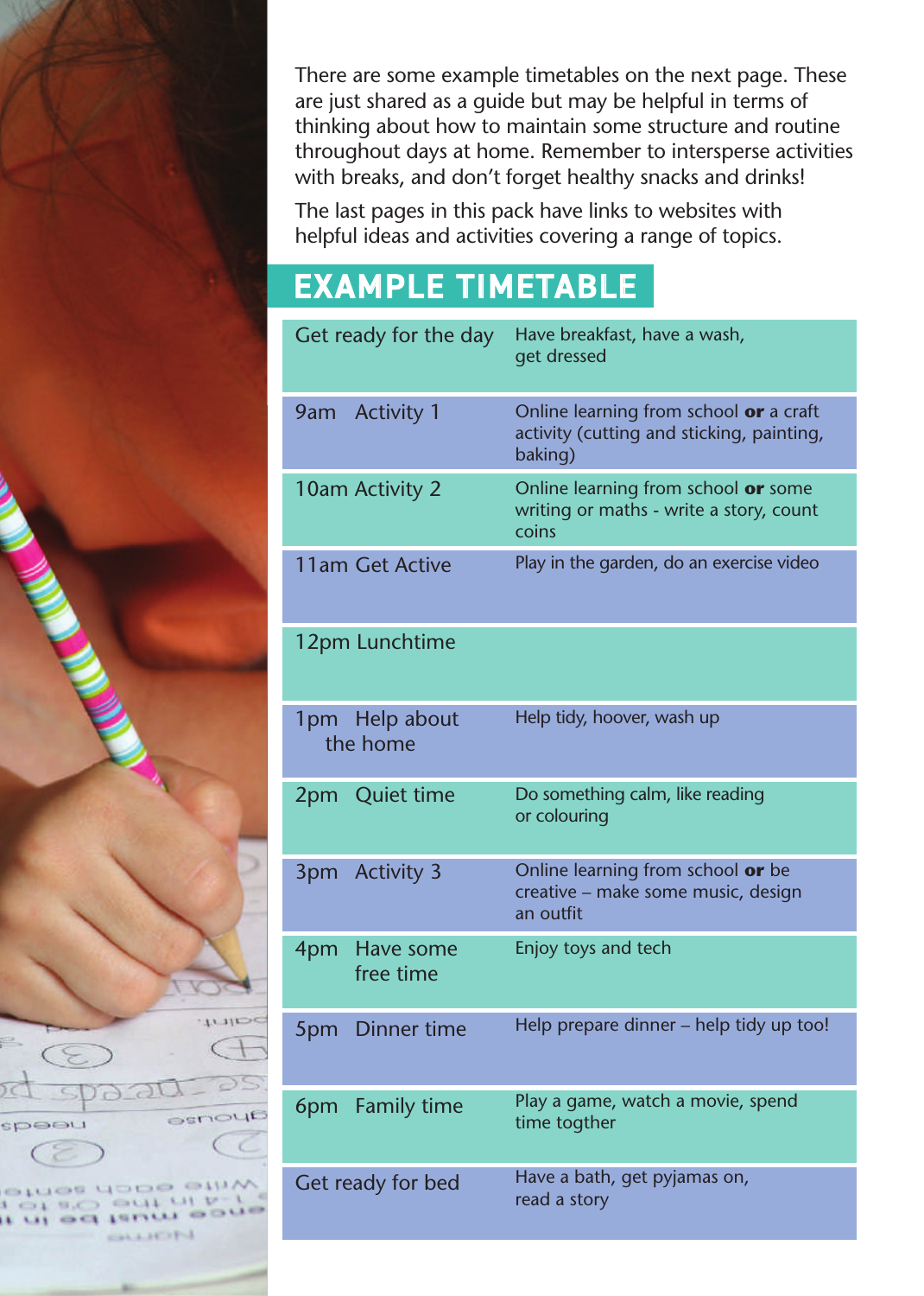

# TALKING TO YOUR CHILDREN ABOUT<br>CORONAVIRUS (COVID-19)

Although it's tempting to try and protect children from difficult topics, they are more likely to worry when they're kept in the dark. Children and teenagers will be aware of what is happening but may not have all the facts they need to understand it.

These tips will help you communicate about Coronavirus with your child:

- Take time to talk and listen. Be clear that you are happy to answer any questions that they have. Be led by your child as they may not be that interested or want to know everything all at once. Try to answer any questions honestly but keep things in context e.g. "Sadly, some people do die, but the vast majority of people will recover, and children seem to be only mildly affected".
- Reassure them that their own risk is very low but that we all need to 'do our bit' to look after people who might be very unwell. Underline how helpful they are being by following the rules about hygiene and social-distancing. Knowing we're being altruistic helps us to bear the tough times.
- Give positive messages about everything you are doing as a family to keep yourselves safe. Talk about all the work people around the world are doing to find treatments and a vaccine.
- Try to Be careful when having conversations about your fears particularly relating to deaths, serious illness and worry for friends or family within earshot. Children pick up more than we realise, and they may misinterpret or keep their feelings hidden from you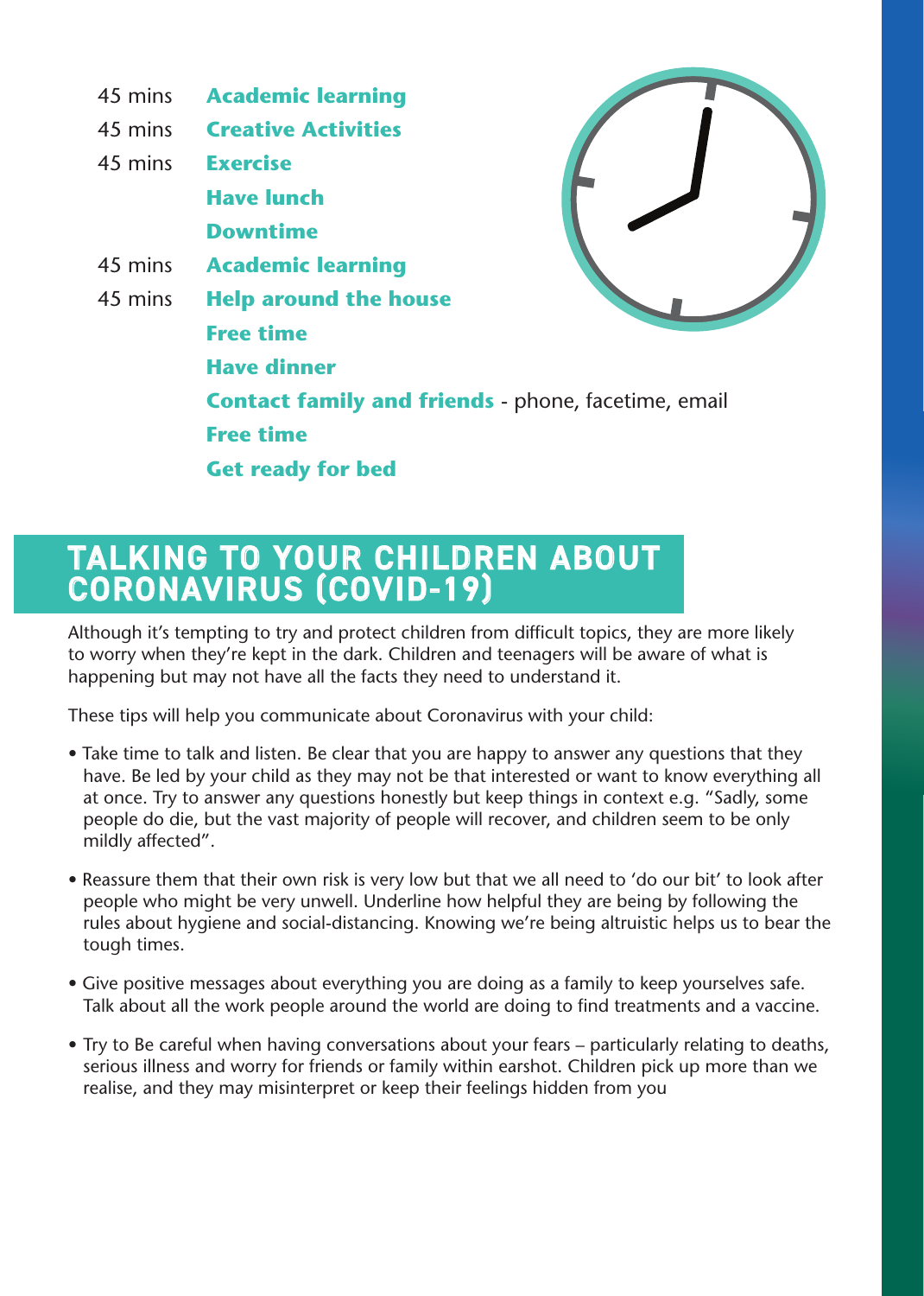- Keep explanations developmentally appropriate.
	- o Young children up to about age seven will need very simple explanations that relate to their own experiences. Explain that, like other germs, Coronavirus can spread between people and make them ill. But because Coronavirus is a new germ that we don't know everything about, we need to take more care and so things might be a bit different for a .while
	- o Older children and tweens will want to know more. They may have heard partial explanations and 'filled in the gaps' themselves with their own ideas, so check what they already think they know about it.
	- o Teenagers will have a similar capacity to understand what's going on as adults. They will need calm, factual information and opportunities to talk through their worries and disappointments.

Give them an opportunity to talk about their feelings. Our instinct might be to 'make it all better', but it is normal to feel scared, sad and angry in the face of what's happening. Tell them that what is happening is not normal but that their feelings are.

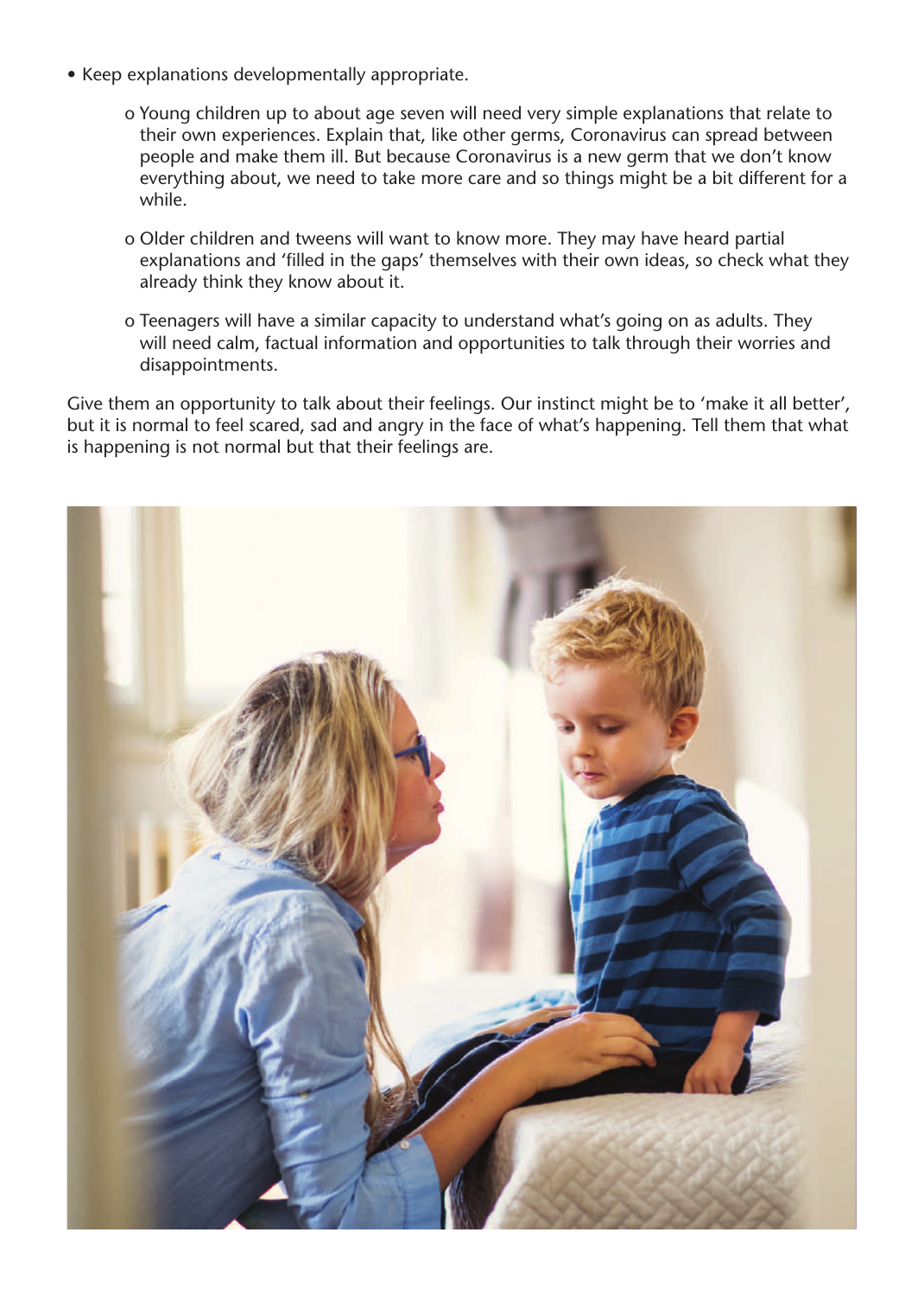## SOURCES FOR SUPPORT

#### **GENERAL FOR PARENTS:**

#### **Samaritans**

Call: 116 123 www.samaritans.org/how-we-can-help/contact-samaritan

#### **Mind UK**

www.mind.org.uk www.mind.org.uk/information-support/support-community-elefriends UK Mental Health Charity with information and an online mutual support community

#### **Mental Health Foundation**

www.mentalhealth.org.uk/publications/looking-after-your-mental-health-during-<br>coronavirus-outbreak

#### GENERAL - FOR YOUNG PEOPLE:

www.kooth.com www.youngminds.org.uk www.keep-your-head.com

#### PARENTING PRESSURES:

#### **Family Action**

Telephone: 0808 802 6666

Text message: 07537 404 282

#### www.family-action.org.uk/what-we-do/children-families/familyline

The Family Line service supports people who are dealing with family pressures in a new and innovative way by using a network of volunteers from across the country to support family members over the age of 18 through telephone calls, email, web chat and text message.

#### **Family Lives (previously Parentline)**

#### Call: 0808 800 2222

#### www.familylives.org.uk/how-we-can-help/confidential-helpline

Family Lives offers a confidential and free helpline service for families in England and Wales (previously known as Parentline). for emotional support, information, advice and quidance on any aspect of parenting and family life. The helpline service is open 9am - 9pm, Monday to Friday and  $10$ am –  $3$ pm Saturday and Sunday.

#### **Gingerbread**

Single Parent Helpline: 0808 802 0925

#### **[uk.org.gingerbread](gingerbread.org.uk)**

One Parent Families/Gingerbread is the leading national charity working to help lone parents and their children.

#### **Grandparents Plus**

Call: 0300 123 7015

#### **[uk.org.grandparentsplus](grandparentsplus.org.uk)**

Grandparents Plus is the only national charity (England and Wales) dedicated to supporting kinship carers - grandparents and other relatives raising children who aren't able to live with their parents.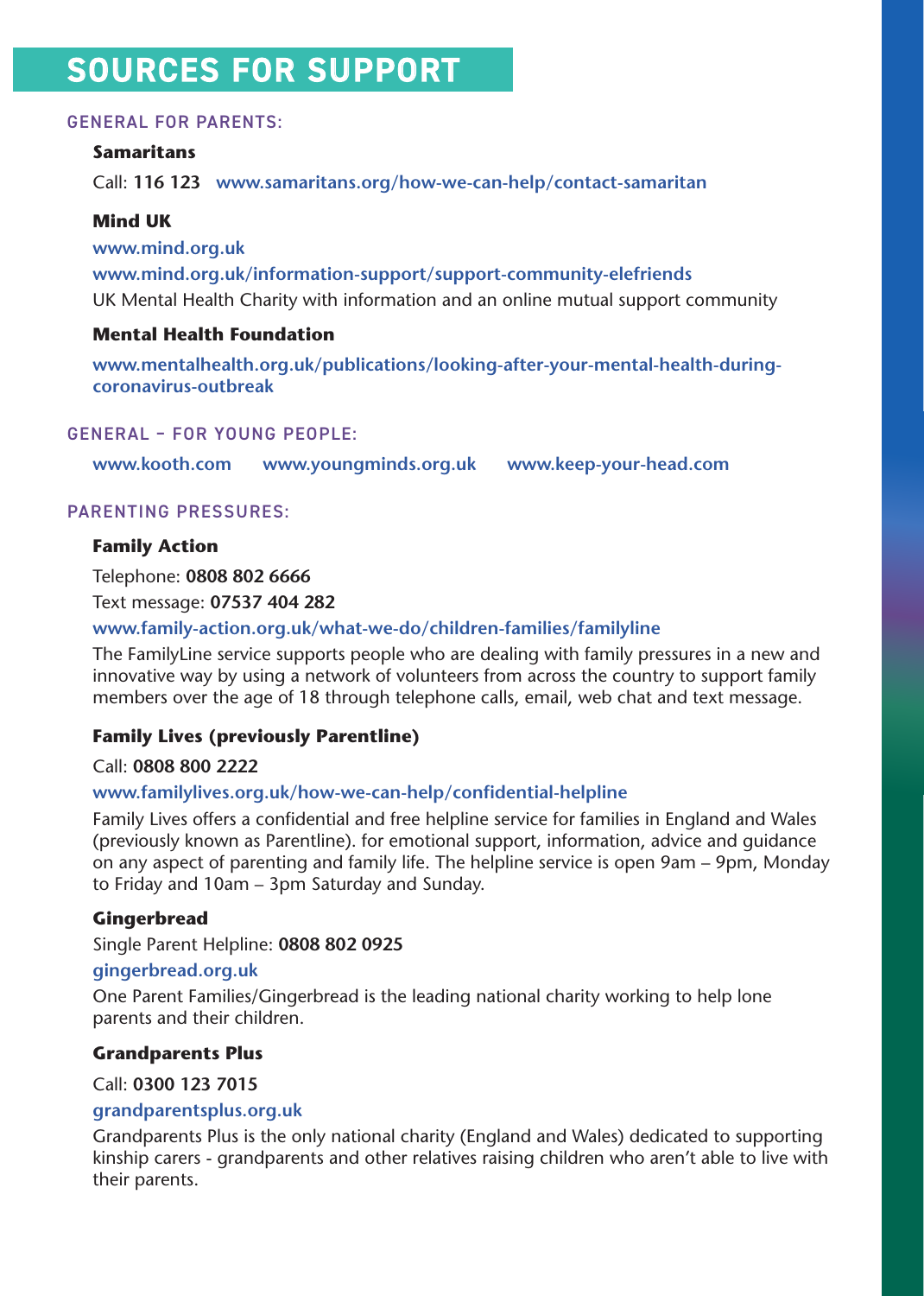

**Please note:** Some of the webpages listed on the following pages do not support Internet Explorer. We recommend using Google Chrome to avoid any issues.

If a link is not working copy and paste it into your browser

# HELPFUL RESOURCES FOR TALKING<br>TO CHILDREN ABOUT CORONAVIRUS

#### **Covibook**

www.mindheart.co/descargables A short book about Coronavirus for children under 7

#### **Newsround** video

www.bbc.co.uk/newsround/51342366?fbclid=IwAR3CyZq5rzXVoyGCgWjjpx-<br>6YqoetuZ1tP16y7wMjUR6uwgWyhRmf0aFTrAs

Drs Chris and Xand explain what's happening

#### **Mental Health Foundation**

www.mentalhealth.org.uk/coronavirus/talking-to-children Useful guide about talking to your children about the Coronavirus pandemic

#### **Resources for children and young people with additional needs:**

theautismeducator.ie/wp-content/uploads/2020/03/The-Corona-Virus-Free-Printa-<br>ble-Updated-2-The-Autism-Educator-.pdf

carolgraysocialstories.com/wp-content/uploads/2020/03/Pandemics-and-the-Corona-<br>virus.pdf

#### www.mencap.org.uk/advice-and-support/health/coronavirus

contains a link to the most up to date version of their "Easy Read" for young people and adults with learning difficulties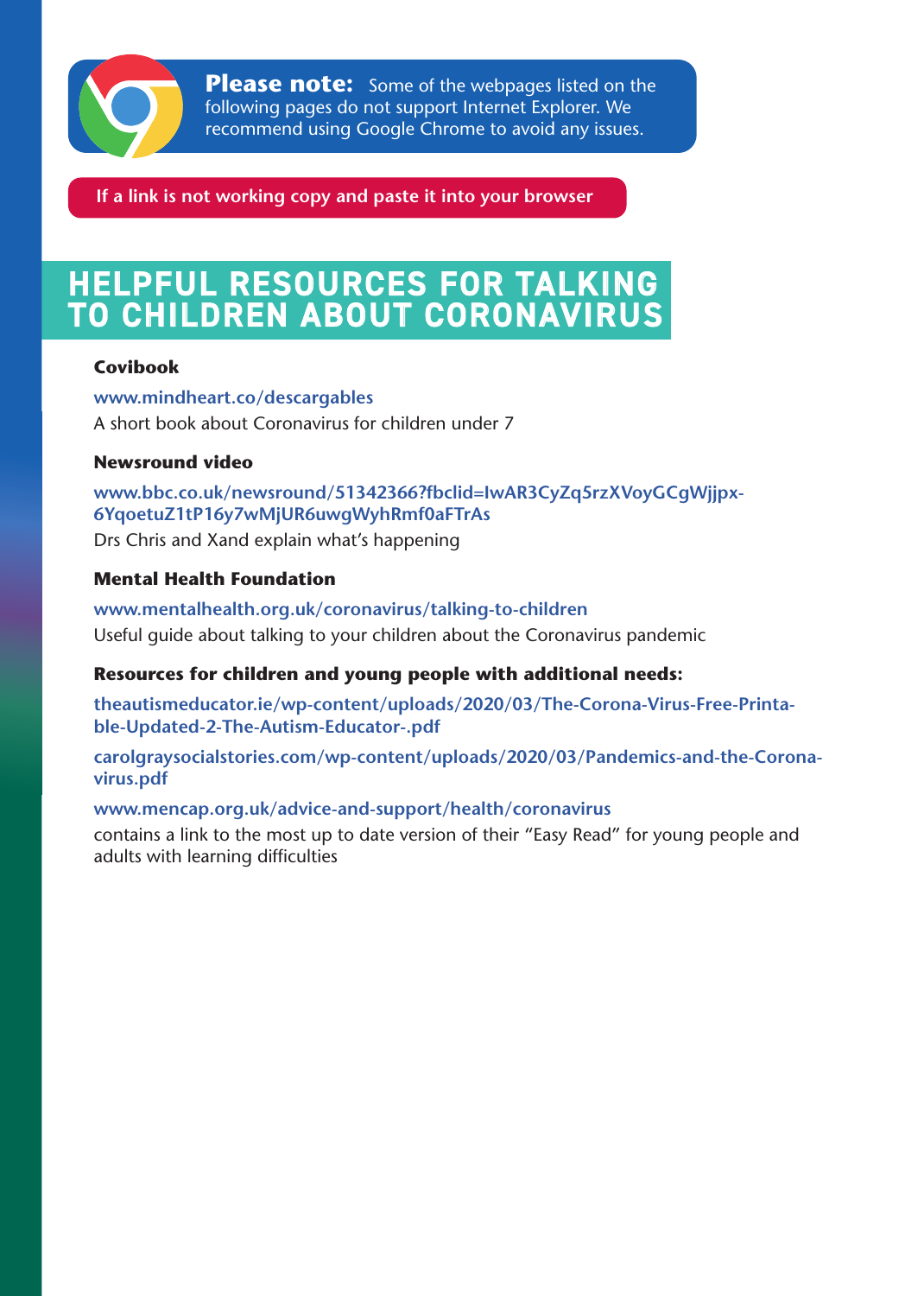## **RESOURCES FOR HOME EDUCATION**

Many schools will be setting their own learning. However, if you need something else to keep them usefully occupied then this non-exhaustive list might help those affected by school closures due to coronavirus, compiled by home educators:

#### **Khan Academy**

#### **[org.khanacademy](https://www.khanacademy.org/)**

Especially good for maths and computing for all ages but other subjects at Secondary level. Note this uses the U.S. grade system but it's mostly common material.

#### **BBC** Bitesize

#### www.bbc.co.uk/bitesize

Excellent set of learning resources, videos, and revision aids for all ages. Currently being updat-<br>ed with extra home learning content.

#### **Futurelearn**

#### www.futurelearn.com

Free to access 100s of courses, only pay to upgrade if you need a certificate in your name (own account from age  $14+$  but younger learners can use a parent account).

#### **Seneca**

#### www.senecalearning.com

For those revising at GCSE or A level. Tons of free revision content. Paid access to higher lev-<br>el material.

#### **Openlearn**

#### www.open.edu/openlearn

Free taster courses aimed at those considering Open University but everyone can access it. Adult level, but some e.g. nature and environment courses could well be of interest to young people.

#### **Blockly**

**blockly.games** - (Google seach blocky games) Learn computer programming skills - fun and free.

#### **Scratch**

scratch.mit.edu/explore/projects/games Creative computer programming

#### **Ed Ted**

**[com.ted.ed](ed.ted.com)** All sorts of engaging educational videos

#### **National Geographic Kids**

www.natgeokids.com/uk Activities and quizzes for younger kids.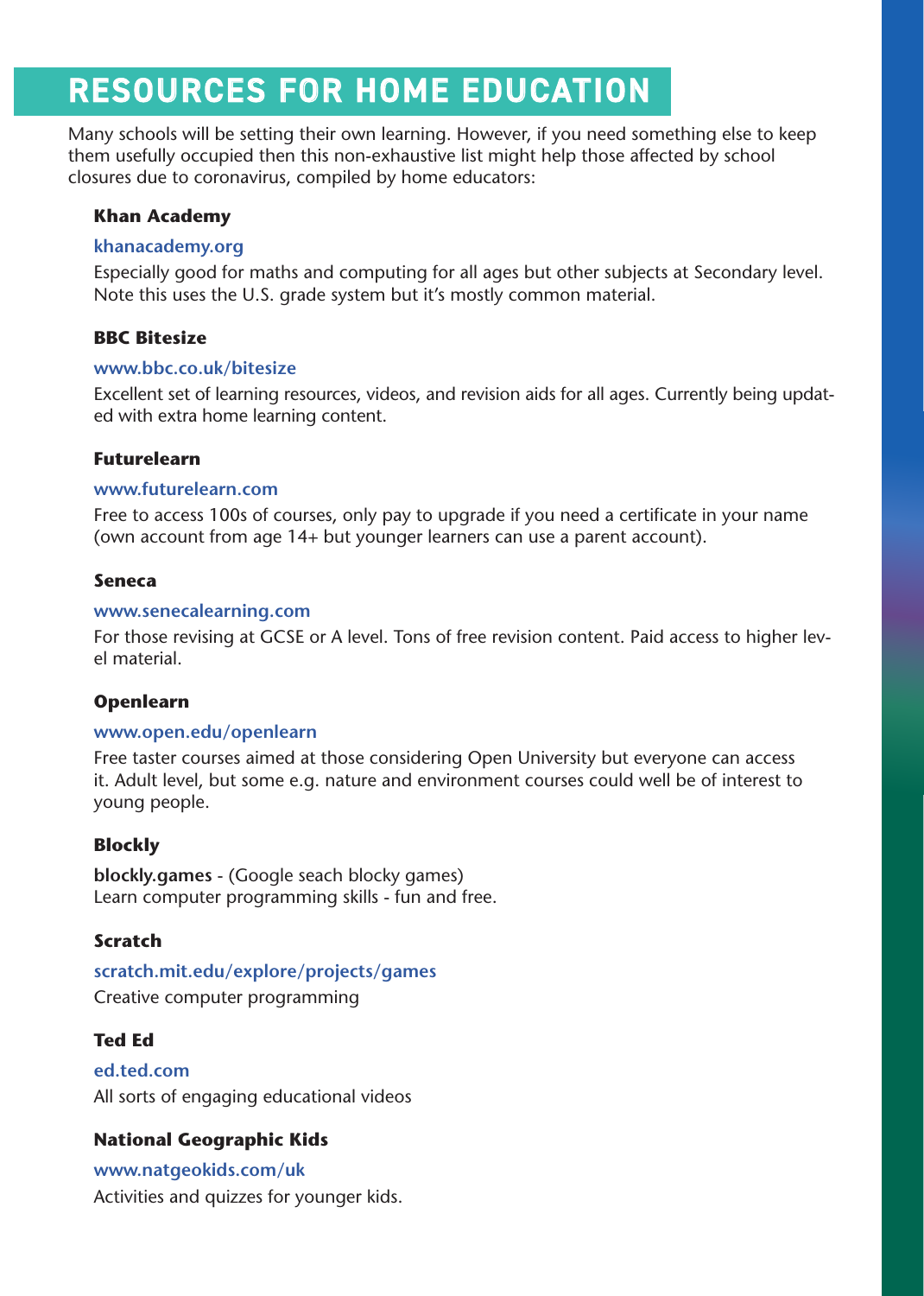#### **Duolingo**

www.duolingo.com Learn languages for free. Web or app.

#### **Mystery Science**

mysteryscience.com Free science lessons

#### **The Kids Should See This**

**[com.thekidshouldseethis](https://thekidshouldseethis.com/)** Wide range of cool educational videos

#### **Crash Course**

**[com.thecrashcourse](https://thecrashcourse.com/)** You Tube videos on many subjects

#### **Crash Course Kids**

m.youtube.com/user/crashcoursekids As above for a younger audience

#### **Crest Awards**

www.crestawards.org Science awards you can complete from home.

#### **iDEA** Awards

idea.org.uk Digital enterprise award scheme you can complete online.

#### **Paw Print Badges**

#### www.pawprintbadges.co.uk

Free challenge packs and other downloads. Many activities can be completed indoors. Badges cost but are optional.

#### **Tinkercad**

www.tinkercad.com All kinds of making.

#### **Prodigy Maths**

**[com.prodigygame.www](www.prodigygame.com)** Is in U.S. grades, but good for UK Primary age.

#### **Cbeebies Radio**

www.bbc.co.uk/cbeebies/radio Listening activities for the younger ones.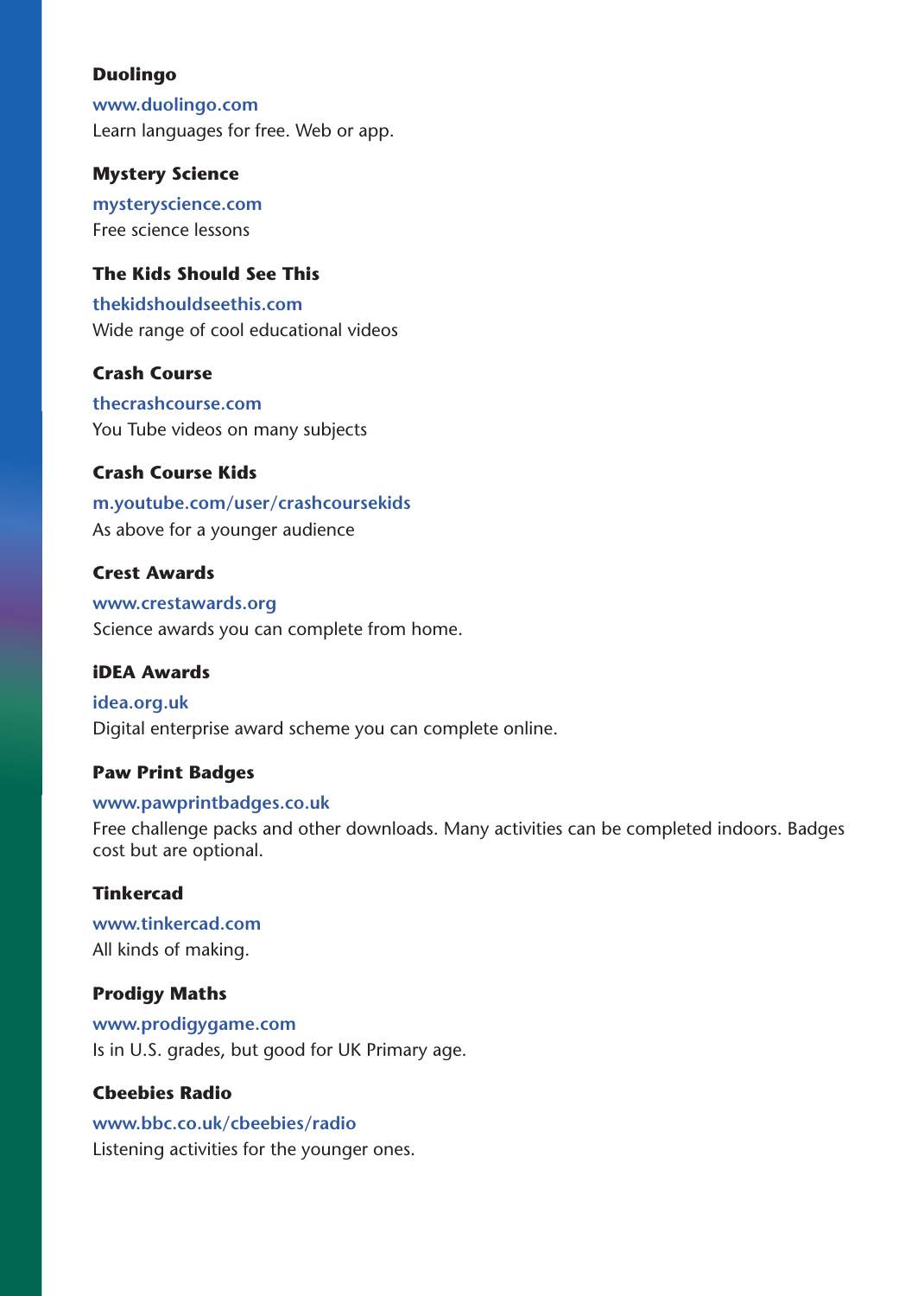#### **Nature Detectives**

naturedetectives.woodlandtrust.org.uk/naturedetectives A lot of these can be done in a garden, or if you can get to a remote forest location!

#### **Oxford Owl for Home**

www.oxfordowl.co.uk/for-home Lots of free resources for Primary age

#### **Big History Project**

www.bighistoryproject.com/home Aimed at Secondary age. Multi disciplinary activities.

#### **Geography Games**

world-geography-games.com - (Google search world geography games) Geography gaming!

#### **Blue Peter Badges**

www.bbc.co.uk/cbbc/joinin/about-blue-peter-badges?collection=blue-peter-badges If you have a stamp and a nearby post box.

#### **The Artful Parent**

www.facebook.com/artfulparent Good, free art activities

#### **Red Ted Art**

www.redtedart.com Easy arts and crafts for little ones

#### **The Imagination Tree**

**[com.theimaginationtree](https://theimaginationtree.com/)** Creative art and craft activities for the very youngest.

#### **Toy Theater**

toytheater.com Educational online games

#### **DK Find Out**

www.dkfindout.com/uk/?fbclid=IwAR2wJdpSJSeITf4do6aPhff8A3tAktnmpaxqZbkgud-<br>D49I71ep8-sjXmrac